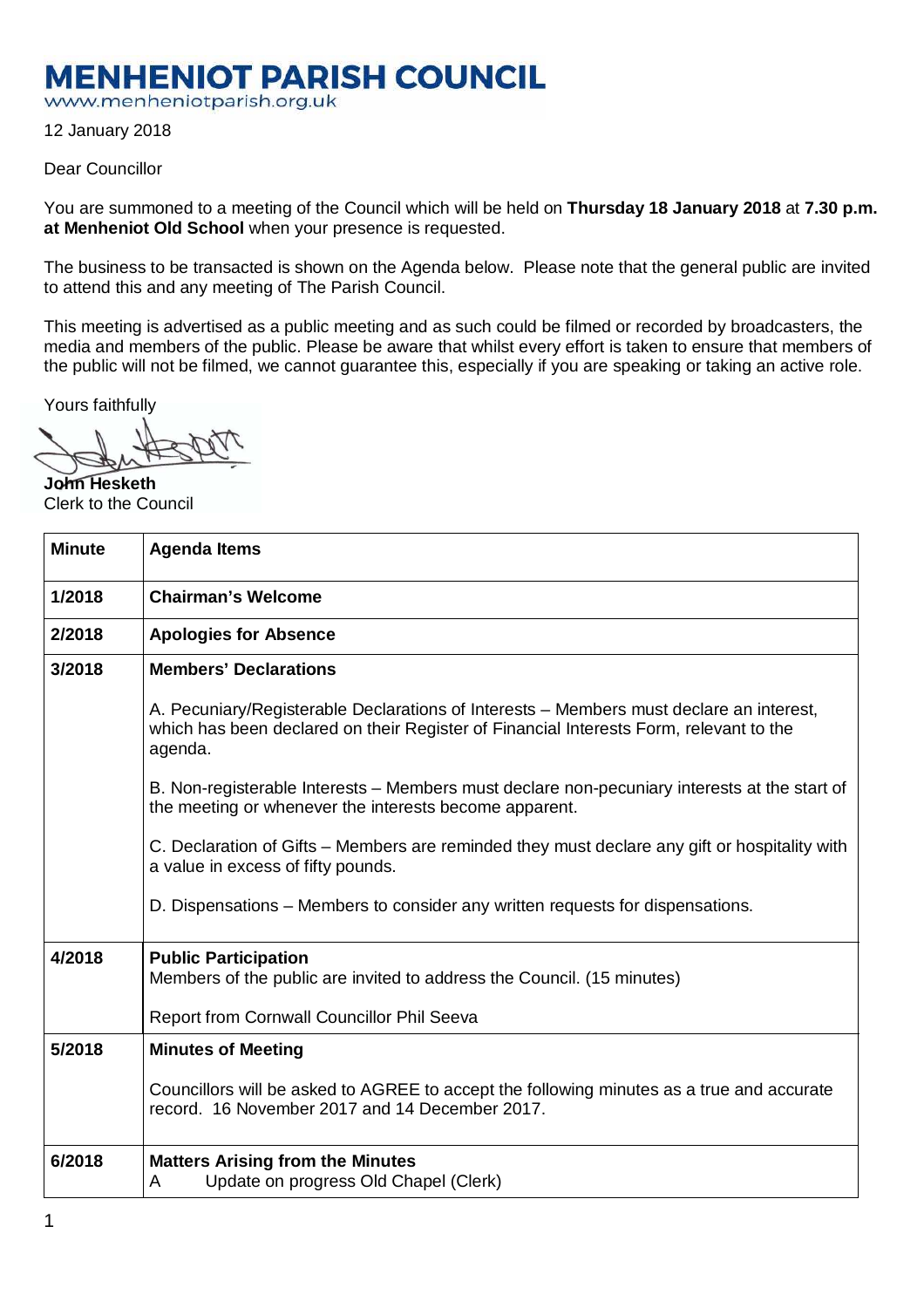|        | Report back on £20 donation to Menheniot Scout Group to fund Old School hire for<br>B<br><b>Christmas Carol Service.</b>                                                                                                                                                           |  |  |  |  |  |  |
|--------|------------------------------------------------------------------------------------------------------------------------------------------------------------------------------------------------------------------------------------------------------------------------------------|--|--|--|--|--|--|
|        | C<br>Menheniot Playgroup Garden<br>Issues arising out of minor flooding around the parking area.                                                                                                                                                                                   |  |  |  |  |  |  |
| 7/2018 | Correspondence<br>Email from Cornwall Council Financial Planning group about future precept<br>A<br>increases.                                                                                                                                                                     |  |  |  |  |  |  |
| 8/2018 | <b>Planning Matters</b><br>To agree the parish council's response to Cornwall Council consultations on new<br>A<br>planning applications received before the agenda was finalised:                                                                                                 |  |  |  |  |  |  |
|        | 05.01.18 PA17/03457 PRE APP<br>Applicant: Mr P Hore<br>Location: Land South East Of Lower Clicker Close Lower Clicker Close Liskeard Cornwall<br><b>PL14 3UF</b><br>Proposal: Pre application advice for affordable housing led residential development<br>comprising 20 dwellings |  |  |  |  |  |  |
|        | 08.01.18 pa18/00163<br>Applicant: Mr & Mrs Hudson<br>Location: Menheniot<br>Proposal: Alteration & Extension                                                                                                                                                                       |  |  |  |  |  |  |
|        | 09.01.18 PA17/11960<br>Applicant: Mr & Mrs Gerry<br>Location: Merrymeet<br>Proposal: Proposed rear extension to existing holiday unit                                                                                                                                              |  |  |  |  |  |  |
|        | Any applications received by Cornwall Council by the time of the meeting. Information<br>B<br>only. None received.                                                                                                                                                                 |  |  |  |  |  |  |
|        | Planning applications approved by Cornwall Council – Information only.<br>C<br>14.12.2017 PA17/08557 APPROVED<br>Page 17 of 50<br>Applicant: Mr Ashley Rowe<br>Location: Trewint Farm Trewint Road Menheniot PL14 3RE<br>Proposal: Roofing over an existing feed store             |  |  |  |  |  |  |
|        | 19.12.2017 PA17/10116 APPROVED<br>Applicant: Mr & Mrs Elworthy<br>Location: Willow Barn Lambest Farm Menheniot Liskeard Cornwall<br>Page 24 of 47<br>Proposal: Conversion of garage/store into ancillary accommodation together<br>with extension and alterations                  |  |  |  |  |  |  |
|        | 22.12.2017 PA17/08387 APPROVED<br>Applicant: Mr And Mrs A Hill<br>Location: Crift House Road From Junction South Of Cutkive To Junction South<br>Of Butterdon Mill Pengover Green PL14 3NH<br>Proposal: Erection of two-storey extension to house                                  |  |  |  |  |  |  |
|        | Planning applications refused by Cornwall Council or withdrawn by the applicant.<br>D<br>Information only. None.                                                                                                                                                                   |  |  |  |  |  |  |
|        | E<br><b>Planning Appeals: None</b>                                                                                                                                                                                                                                                 |  |  |  |  |  |  |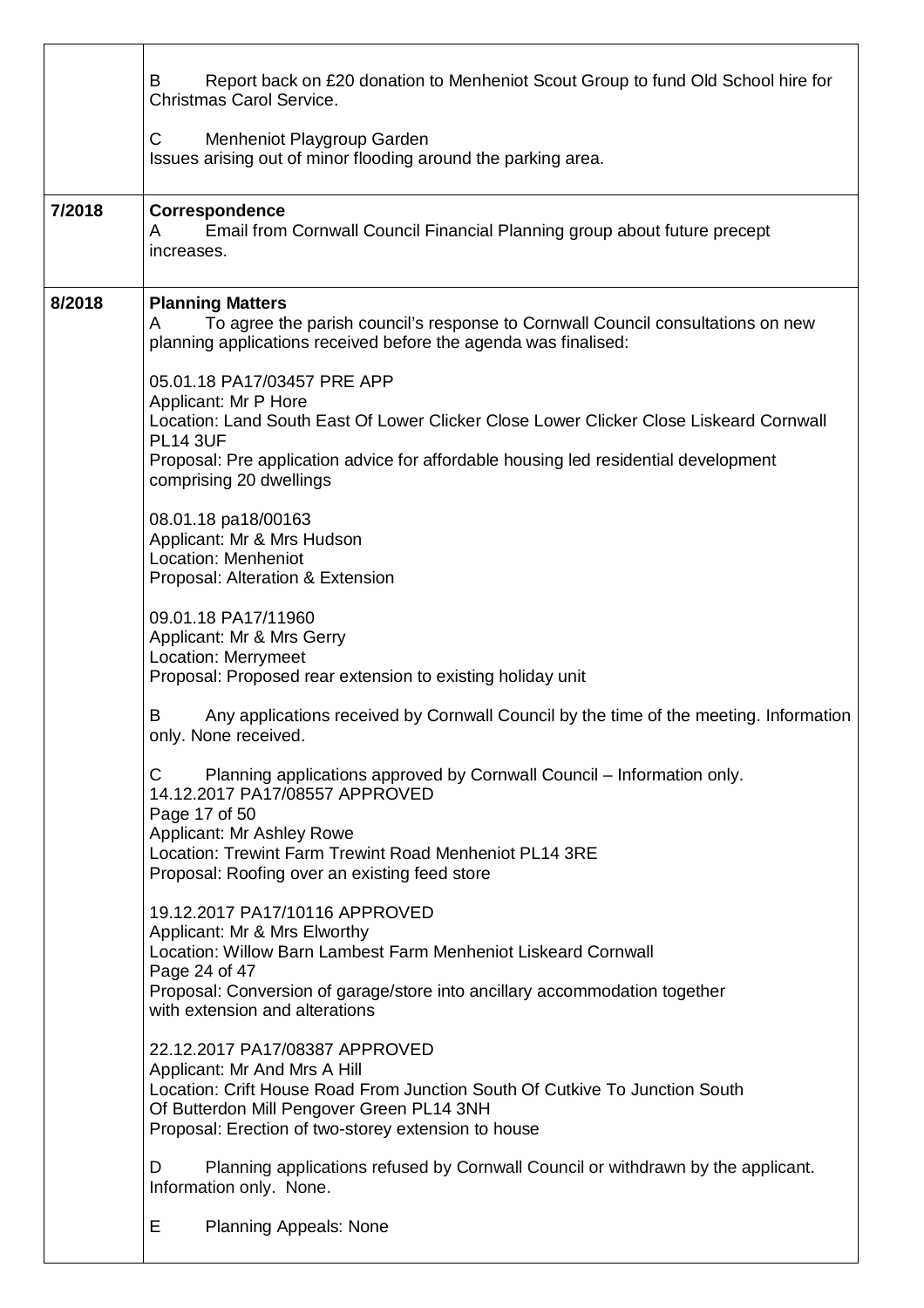|         | F<br>report on renewal of trading licence for Terry's Tasties.                                                                                                                                                            |                             |                                                                              |             |   |        |  |  |  |
|---------|---------------------------------------------------------------------------------------------------------------------------------------------------------------------------------------------------------------------------|-----------------------------|------------------------------------------------------------------------------|-------------|---|--------|--|--|--|
| 9/2018  | <b>Financial Matters</b><br>Accounts for Payment - Schedule 2017/18 - Members are to consider the payment<br>A<br>schedule and agree payment.                                                                             |                             |                                                                              |             |   |        |  |  |  |
|         | <b>Payments Schedule</b>                                                                                                                                                                                                  |                             | Dec 2017                                                                     | Period<br>9 |   |        |  |  |  |
|         | <b>Date</b>                                                                                                                                                                                                               | Payee                       | <b>Description</b>                                                           | CQ          |   | £      |  |  |  |
|         | 13/12/2017                                                                                                                                                                                                                | <b>Bretonside Print</b>     | <b>NDP Printing</b>                                                          | DC          | £ | 385,58 |  |  |  |
|         | 18/01/2018                                                                                                                                                                                                                | <b>SSE Enterprise</b>       | Maintenance 2017                                                             | 1751        | £ | 100.22 |  |  |  |
|         | 18/01/2018                                                                                                                                                                                                                | Rob Craig                   | Ground maintenance                                                           | 1752        | £ | 130.00 |  |  |  |
|         | 31/01/2018                                                                                                                                                                                                                | John Hesketh                | Salary                                                                       | 1753        | £ | 522.00 |  |  |  |
|         | 18/01/2018                                                                                                                                                                                                                | Menheniot Parish Hall       | Reissue hall hire                                                            | 1754        | £ | 14.00  |  |  |  |
|         | 18/01/2018                                                                                                                                                                                                                | <b>Steve Besford-Foster</b> | <b>NDP Project</b>                                                           | 1755        | £ | 880.07 |  |  |  |
|         | £<br>2,031.87<br>All cheque payments today                                                                                                                                                                                |                             |                                                                              |             |   |        |  |  |  |
|         | B<br>Direct Bank Payment & Receipts. For information.                                                                                                                                                                     |                             |                                                                              |             |   |        |  |  |  |
|         | <b>Bank Receipts Schedule</b>                                                                                                                                                                                             |                             | Dec 2017                                                                     | Period      | 8 |        |  |  |  |
|         | <b>Date</b>                                                                                                                                                                                                               | Payer                       | <b>Description</b>                                                           |             |   | £      |  |  |  |
|         | 11/12/2017                                                                                                                                                                                                                | Lloyds Bank                 | Interest                                                                     |             | £ | 3.78   |  |  |  |
|         | 15/12/2017                                                                                                                                                                                                                | Rob Craig                   | Repair refund                                                                |             | £ | 48.00  |  |  |  |
|         | £<br>All bank receipts this period<br>51.78                                                                                                                                                                               |                             |                                                                              |             |   |        |  |  |  |
|         | C<br>Bank Reconciliation - previously published.                                                                                                                                                                          |                             |                                                                              |             |   |        |  |  |  |
|         | A councillor will be invited to review bank payments from the previous month.<br>D<br>E                                                                                                                                   |                             |                                                                              |             |   |        |  |  |  |
|         | Councillors will be asked to approve the purchase of a replacement flagpole, with an                                                                                                                                      |                             |                                                                              |             |   |        |  |  |  |
|         | Councillors will be asked to approve the fabrication of tree guards for the trees<br>F<br>located on the village green. Weldspray Limited will provide a quotation.                                                       |                             |                                                                              |             |   |        |  |  |  |
| 10/2018 | <b>Clerk's Administration</b><br>Renewal of SSE Enterprise maintenance of public lighting contract<br>A                                                                                                                   |                             |                                                                              |             |   |        |  |  |  |
| 11/2018 | <b>Councillors' Reports</b><br><b>Cllr Demelza Medlen</b><br>A<br>Skateboard park progress                                                                                                                                |                             |                                                                              |             |   |        |  |  |  |
|         | <b>Cllr Pat Cade</b><br>В<br>Allotments survey: report previously published. Councillors will be asked to approve a one-off<br>charge of £10 per plot to fund the installation of an extra water supply and 60gal trough. |                             |                                                                              |             |   |        |  |  |  |
|         | C<br><b>Cllr Eve Easterbrook</b><br>Changes in Menheniot Old School trustees                                                                                                                                              |                             |                                                                              |             |   |        |  |  |  |
| 12/2018 | <b>Chair's Agenda Items</b><br>Vote of thanks for volunteers who helped organize the Christmas Carol Service.<br>A<br>Neighbourhood Development Plan<br>B                                                                 |                             |                                                                              |             |   |        |  |  |  |
|         |                                                                                                                                                                                                                           |                             |                                                                              |             |   |        |  |  |  |
|         | C                                                                                                                                                                                                                         |                             | Consultation of Shadow Accountable Care System (report published previously) |             |   |        |  |  |  |
| 13/2018 | <b>Diary Dates</b><br>The next Full Council Meeting is to be held at The Old School, Menheniot on<br>A<br>Thursday 15 February 2018, commencing at 7.30pm.                                                                |                             |                                                                              |             |   |        |  |  |  |